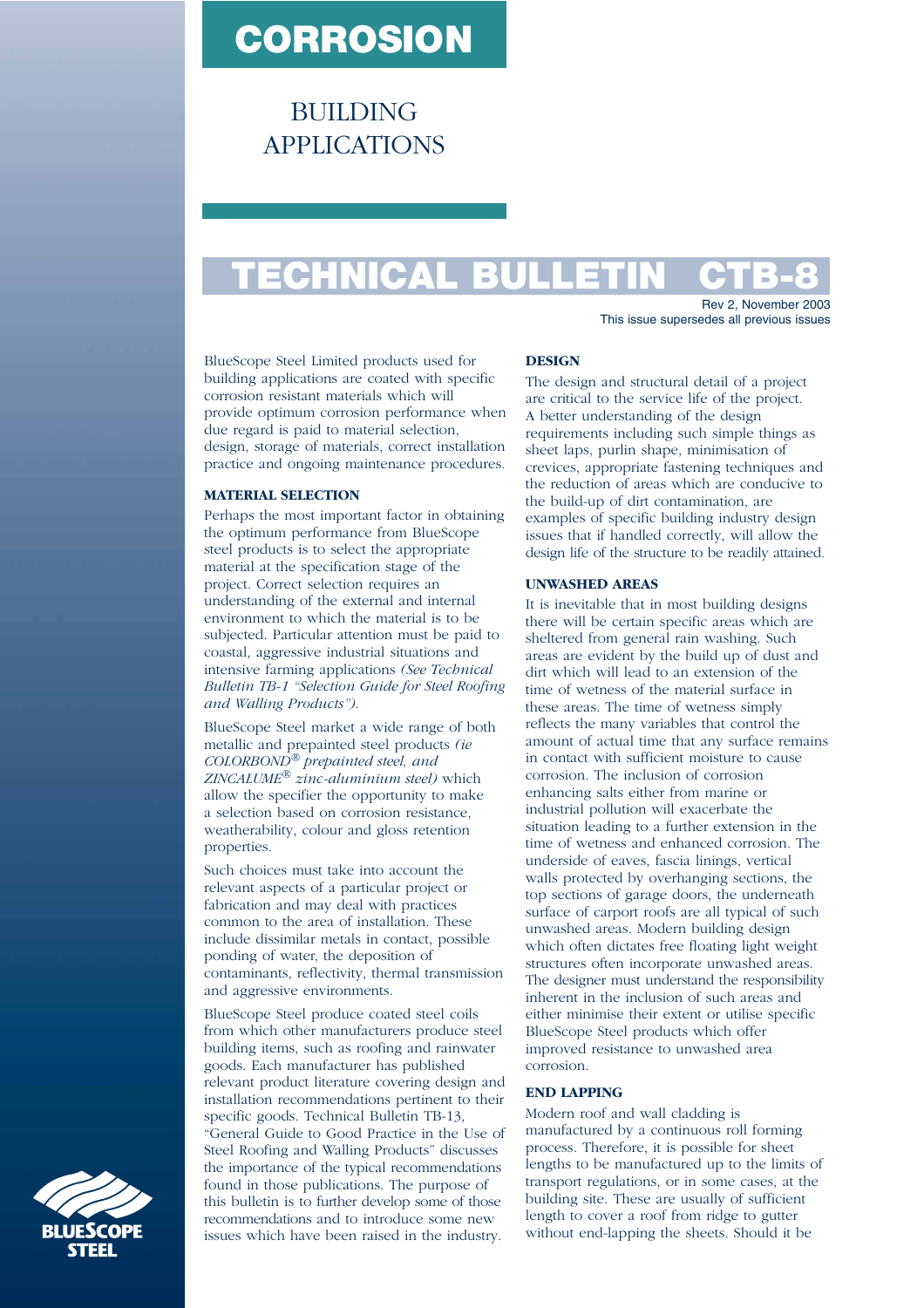necessary, due to handling or other transport considerations, to use shorter sheet lengths, then certain precautions are required to prevent the early deterioration within the lapped joint. Environments where severe condensation arise (e.g reservoir roofing) in combination with inappropriate roof pitch are most likely to develop such problems.

The cut edges of both galvanized and ZINCALUME® zinc/aluminium alloy coated steel products enjoy the sacrificial protection provided by the metallic coating. This insures that the extent of the useful life of the product is not detrimentally effected when cut edges are generally exposed. See Technical Bulletin TB-10: "Cut Edge Protection of Zinc Coated and Zinc/Aluminium Coated Steel Sheet".

However, when the cut edge of the under sheet in an end lap situation is exposed to constantly wet conditions *(such as arising from condensation and/or when a corrosive environment is present subjecting the sheet edges to abnormal attack)* corrosion of the sheet edge will occur. This environment rapidly depletes the coating in the vicinity of the cut edge and any available metallic coating within close proximity is called upon to protect that cut edge.

The top edge of the under lying sheet is coupled to the underside of the overlapping sheet simply by means of physical contact. The electrolyte which may arise from excessive condensation is sufficient to allow sacrificial corrosion of the top sheet to commence. Eventually the underside metallic coating of the top or lapping sheet is totally consumed and the sheet will perforate along the line of contact *(see Figure 1)*.

Figure 1: Cross section of sheet lap.



This potential problem can be avoided by ensuring that condensation forming on the underside of the sheets cannot be retained at the point where the cut edge could contact the body of the overlapping sheet. This may

be achieved by extruding a generous bead of neutral cure silicone rubber sealant in a position that will encapsulate the top end of the lapped sheet to prevent the retention of water resulting from condensation. A further bead of sealant within the lap, 25mm from the bottom external edge is also necessary to prevent rainwater from being drawn into the lap by capillary action. *(Figure 2)*

## Figure 2: Sealant position recommendation.



### **SLIP SHEETS**

A common maintenance procedure prior to the introduction of long length roofing was to insert a short *(600 mm)* length of profiled roofing between corroded end laps in such a position that it would effectively repair the leaks at that point in the roof.

Occasionally this is still done when old roofs are involved, however, it must be realised that ZINCALUME® steel SHOULD NOT be used for slip sheets as contact with rusted or bare steel will cause rapid deterioration of the ZINCALUME® steel sheets.

#### **PITCH TRANSITION FLASHING**

The addition of extensions to existing dwellings can often lead to incorrect flashing procedures which may direct water and condensation products into roof cavities and lead to consequent damage of interior fixings. In all instances where a change of pitch occurs which may be at an extension or verandah addition to either a sheet or tiled roof residence, the appropriate change of pitch flashing should be chosen to correctly flash the joint, as shown in Figure 3.

Under no circumstances should the overlapping sheet be simply fastened firmly down onto the underlying sheet, in the absence of a transition flashing, in an attempt to waterproof the transition joint. Thermally induced stresses will lead to coating removal of the underlying sheet at the point of contact and the onset of rapid corrosion due to the loss of sacrificial metallic coating.

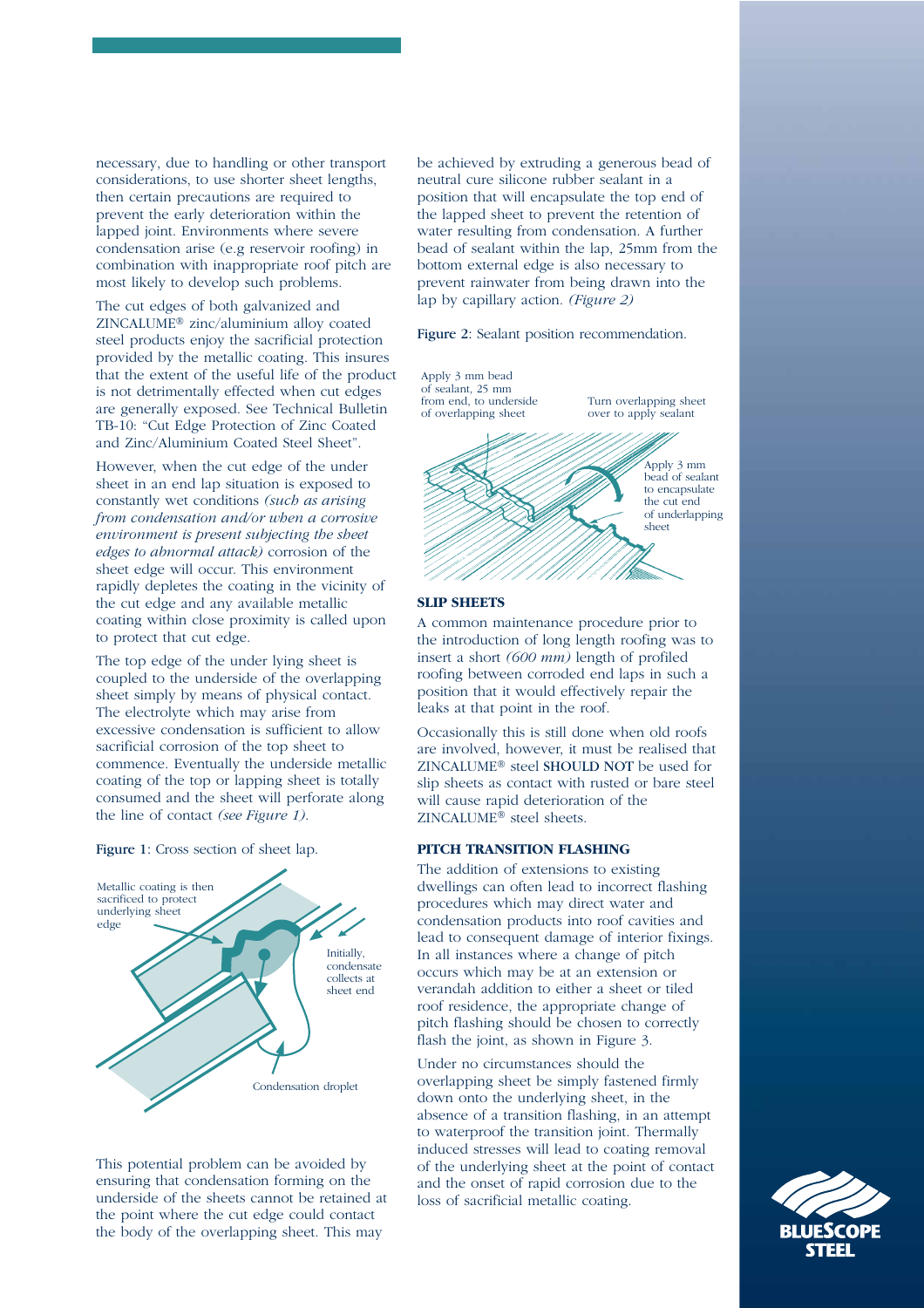Figure 3: Change of Pitch Flashing.



a) Sheet Roof



Often dirt is blown into the overlapping roof structure and retained in the upturned decking trays in the absence of correctly fitted transition flashings. The dirt will retain moisture originating from condensation and wind driven rain which quickly leads to perforation of the extension roof decking and penetration of water to the ceiling cavity below.

## **LOW PITCHED ROOFING**

The reduction in pitch, often encountered in simple residential extensions can lead to inappropriately low pitched roofs. If the pitch requirement for the particular profile type is not adequately met, the possibility of water movement through capillary action penetrating the side laps of the roof sheeting, is greatly increased. This will not only lead to water damage of the ceiling structure but to corrosion of the roof sheeting by water retained within the side laps.

# **EXPANSION JOINTS**

Expansion joints must be provided in very long runs of roof sheeting at distances recommended by the cladding manufacturer. Such joints are necessary to overcome longitudinal thermal movement encountered on long roof runs which can result in structural damage to the roof sheeting.

The expansion joint is traditionally formed by raising all the purlins or supports for the roof sheeting on the high side of the chosen lap, which forms a step in the roof run, at a specified height greater than the depth of the profiled sheeting.

Care must be taken when both designing and installing an expansion joint to ensure that the joint is adequately flashed to prevent both wind blown water and dirt entering into the lapped joint. This type of deposition will lead to the formation of a wet poultice on the underlying decking tray and perforation of the underlying sheet.

The design and installation of expansion joints is covered in Australian Standard SAA HB39 - 1997.